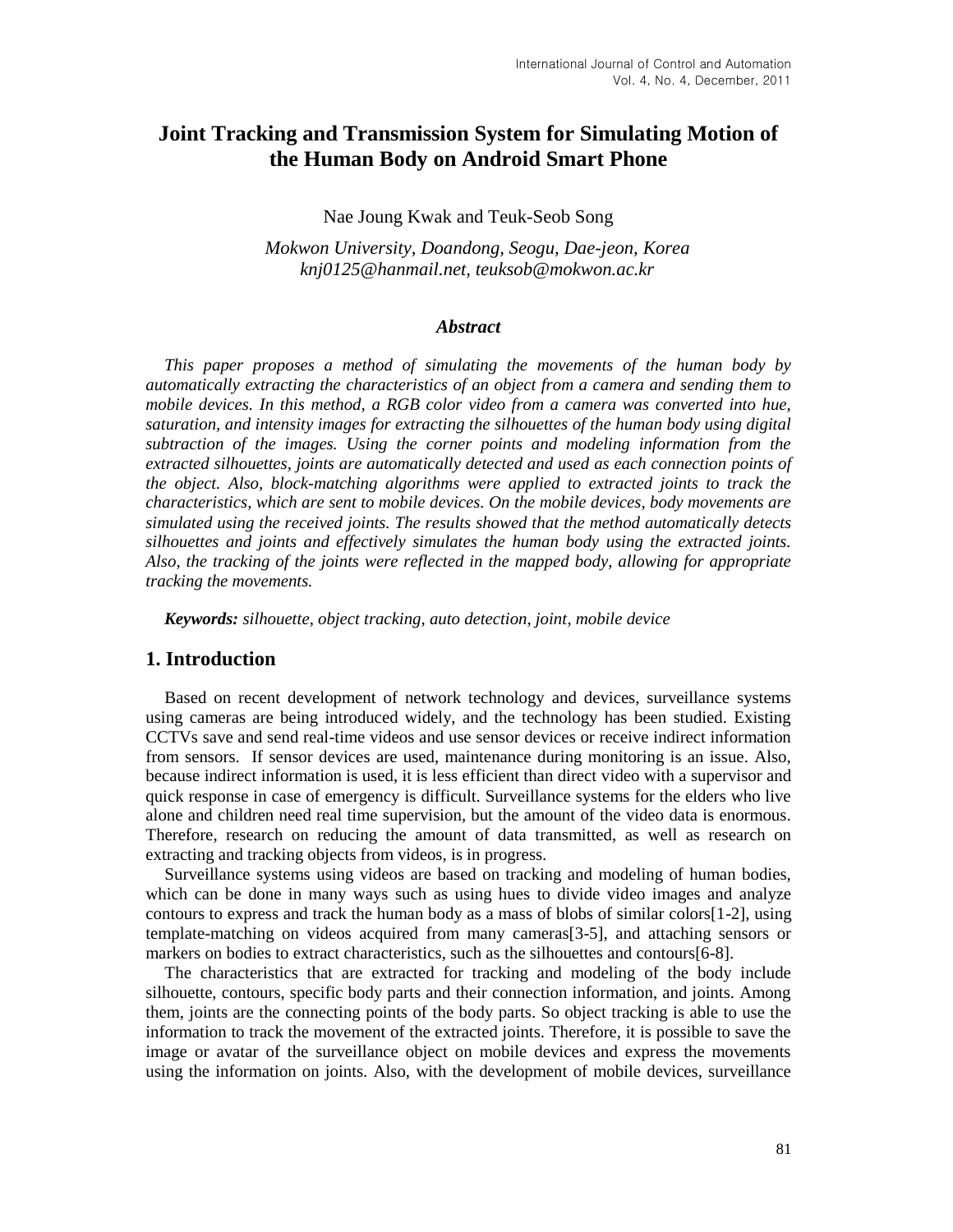system's monitoring can be sent to the guardian's mobile devices as well as PC. Kwak and Song proposed the method which extracts automatically joints and tracks the human body using body ratios [9-10]. And Kwak and Song proposed the method to simulate human body using the joints in PC.

In this paper, we propose the improved method that extracts the silhouette considering shadow area, transmits the joints to android smart phone, and simulates the body on the phone. The proposed method analyzes real-time video data and sends it to the guardians' or emergency centers' mobile devices, such as cell phones, PDAs, and navigation systems. The method automatically extracts joints from the videos, tracks them, sends the information to mobile devices, and simulates the human body under surveillance using the information on joints. Existing systems process the object data, compress it, and show the real video as it is. However, sending the whole video and expressing it on mobile devices can cause delays in data processing due to the massive amount of the data. The joints are text data on the location of joints of the human body. Therefore, this method can significantly decrease the amount of data.

### **2. Body Modeling and the Detection and Tracking of Joints**

#### **2.1. Silhouette Extraction**

Extracting the silhouette is a very important pre-processing step before extracting the joints because it affects the precision of joint extraction. To extract silhouette efficiently, separating the foreground from the background is necessary and important in dividing the objects. The shadows and the changing lights are a hindrance when using subtraction method to divide the background and the foreground, and sometimes accurate detection of the object is impossible. The proposed method solves this problem by obtaining difference images of both the grayscale video and the hue video and using results from the two videos.

Silhouettes are extracted as following. Background image is modeled by averaging N frames of the 24-bit color input image  $I_c(x, y)$  from the camera and  $B(x, y)$  and  $I_c(x, y)$ converts the color images into 256 grayscale and get the difference images between both grayscale images. The obtained difference image is converted into binary image using Otsu's method and the binary image  $D(x, y)$  is separated into the foreground and the background. Also, taking advantage of the fact that the area of the shadow has similar chromaticity values to the background and low intensity, hue component of the inputted video and Equation 1 were used to separate the foreground and the background. The results are combined with the object region of the binary image in order to get the final object video and the background. The results are combined with the object region of the binary image in order to get the final object video.

object video.  
\n
$$
D(x, y) = \begin{cases}\n\text{Background} & , |h_c(x, y) - h_b(x, y)| + |s_c(x, y) - s_b(x, y)| < Th_1 \\
and -20 < B_c(x, y) - B_b(x, y) < 0 \\
\text{Foreground} & , \text{ otherwise}\n\end{cases} \tag{1}
$$

where  $h_c$  and  $h_b$  are the hue image of inputted image and one of background image,  $s_c$  and  $s_b$  are the saturation image of inputted image and one of background image, and  $B_c$  and  $B_b$  are the binary image of inputted image and one of background image.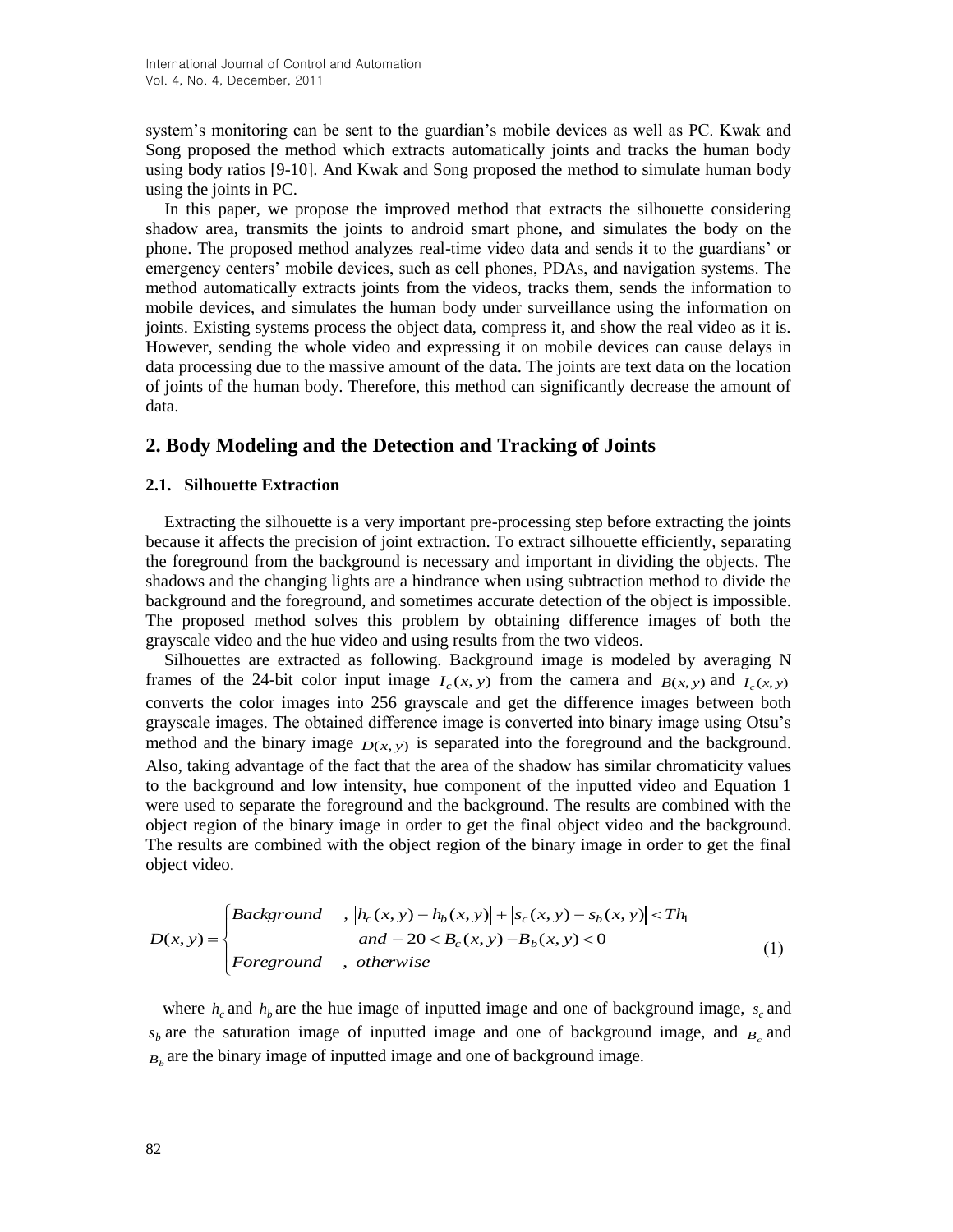The binarized image of the inputted image includes many small regions besides object regions. Hence, we need to eliminate the small areas and noise of the binarized hue image before combining the hue and grayscale binarized images to obtain the final binarized video. The contour tracking method provided by OpenCV is used on the extracted object from a video with separated foreground and background to extract the contour and the silhouette.

#### **2.2. Body Modeling and Joints Extraction**

This paper proposes a human model like in Figure 1, where fourteen joints are included based on the structure of the body to model the human body. Fourteen joints were selected by considering the points they control the body movement. The proportions of each body part based on the width and length of the face were used for extraction of each joint. The proportions were calculated by analysis of twenty randomly selected subjects. Table 1 shows the averages of the body parts according to height, and the numbers on the body parts refer to the numbering of the joints in Figure 1.



**Fig. 1 Human Body Model using Joints**

In Table 1, the length of the face has the similar value regardless of height. Therefore in this paper, length of the face is used to calculate the proportions for extracting the characteristics of the body, while the length of the face was calculated using the face detection technique by OpenCV. The proportions of the body parts are obtained by the following equation.

$$
\beta = \frac{T_m}{f_h} \tag{2}
$$

Where,  $T_m$  is the estimated value for each body part of Table 1, and  $f_h$  is the length of the face.

Also, since the proportions of the body parts are different according to height, the object's height in the inputted image, the length of the facial region, and the actual face length are used to calculate the height of the object and decide the estimated values for obtaining the location of the joints. The following is the equation that calculates the actual height of the object.

$$
R_t = \frac{R_r}{f_r} \times f_h \tag{3}
$$

Here,  $R_t$  is the actual height of the object, and  $f_r$ ,  $R_r$  is the height of the face and the object in the extracted object in the video.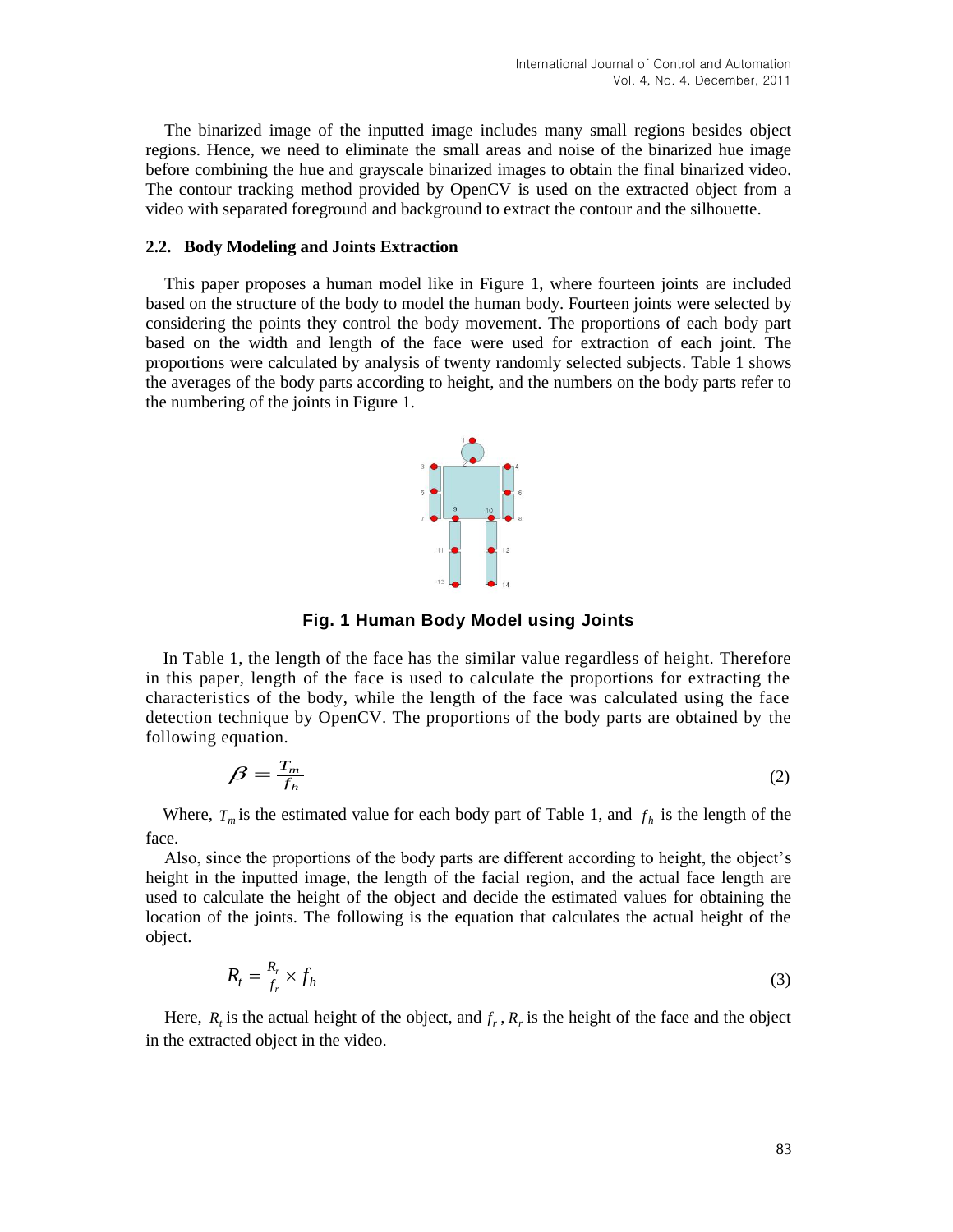| Height<br>Body      |        | 140-150 | 150-160 | 160-170 |
|---------------------|--------|---------|---------|---------|
| Face area           |        | 15      | 16      | 16      |
| $1-2$ (Face length) |        | 22      | 22      | 22      |
| $2-3(2-4)$          |        | 17      | 19      | 21      |
| $3-5(4-6)$          |        | 25      | 27      | 29      |
| $5-7(6-8)$          |        | 23.5    | 23.5    | 23.5    |
| $29(2-10)$          | length | 43      | 53      | 64      |
|                     | area   | 12      | 14      | 15      |
| $9-11(9-12)$        |        | 39      | 41      | 42      |
| $11-13(12-14)$      |        | 33      | 35      | 38      |

**Table 1. Body Sizes According to Heights** [unit:cm]

**Table 2. The Extraction Method of 1'st Joints**

| Joint number   | x's coordinate                     | y's coordinate                        |  |
|----------------|------------------------------------|---------------------------------------|--|
|                | upper x's coordinate of face       | upper y's coordinate of face          |  |
| 2              | lower x's coordinate of face       | lower y's coordinate of face          |  |
| 3              | $j_2x-f_r\times\beta$              | $j_2y+f_r\times\beta$                 |  |
| $\overline{4}$ | $j_2x+f_r\times\beta$              | $i_{-}2.y+f \times \beta$             |  |
| 5              | $i = 3.x$                          | $j_3 \rightarrow f_* \times \beta$    |  |
| 6              | $i = 4.x$                          | $j_4$ , $y_2 + f_r \times \beta$      |  |
|                | $i_{-}5.x$                         | $i_{-}5 \cdot y + f_{-} \times \beta$ |  |
| 8              | $i_{-}6.x$                         | $j_6$ , $y + f_r \times \beta$        |  |
| 9              | $j$ $2.x$ – face area $\times$ 0.5 | $i_{-}2.y+f_{-}\times\beta$           |  |
| 10             | $j$ $2.x + face$ area $\times$ 0.5 | $i = 2 \cdot y + f \times \beta$      |  |
| 11             | $j=9.x$                            | $i_{-}9.y + f_{*} \times \beta$       |  |
| 12             | $j$ $\_\ 10.x$                     | $j_1$ = 10.y + $f_r \times \beta$     |  |
| 13             | $j$ $\perp$ 11x                    | $j$ $\perp$ 11.y + $f \times \beta$   |  |
| 14             | $i \t12.x$                         | $j_1$ $12. y + f_x \times \beta$      |  |

Table 2 shows the method of joint extraction using  $\beta$ ; face is identified in the inputted video, and the joints are extracted based on the upper and lower coordinates of the face region.  $i_N(x)$  is the location of  $x(y)$  for the joint number N. Because the sizes of the human body are different for each person, it is difficult to detect the exact location of the joints if it is performed using the proportions calculated from the average of the sizes. Therefore, initial joints are detected using the method in Table 2 based on the estimations in Table 1, and the locations of the joints for each person are corrected by extracting corner points of the silhouette of the extracted object and choosing the closest corner points to the initial joints in order to determine the final joints. In final joint detection, joints  $1 \sim 2$  are not modified, but joints  $3 \sim 14$  are extracted again using the corner points and the modified joints. Table 3 shows how the extraction of final points works.  $c.x(y)$  shows the location of the closest corner point  $x(y)$  to the corresponding joint.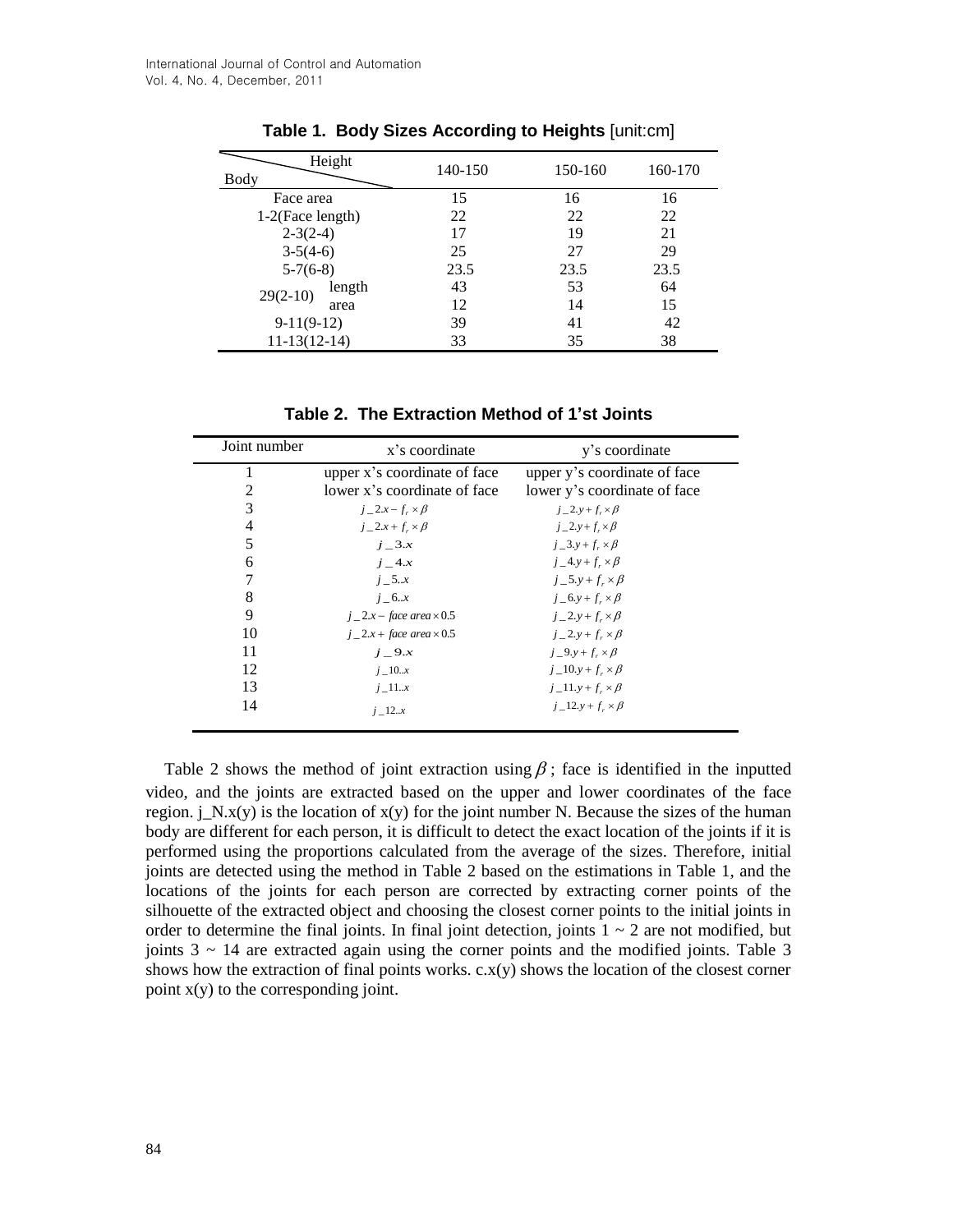| Joint number | x's coordinate                   | y's coordinate               |  |
|--------------|----------------------------------|------------------------------|--|
| 3            | c.x                              | $(j_3. y + c. y)/2$          |  |
| 4            | c.x                              | $(i_4v+c_5)/2$               |  |
| 5            | $(i \ 5.x + c.x)/2$              | $(i \ 5.y+c.y)/2$            |  |
| 6            | $(i \ 6x+c x)/2$                 | $(i \ 6.y + c.y)/2$          |  |
| 7            | $j_{-}7.x -  j_{-}7.x - c.x /2$  | $(j_{-}7.y + c.y)/2$         |  |
| 8            | $j = 8x +  j = 8x - c.x /2$      | $(i \ 8.y + c.y)/2$          |  |
| 9            | $(i \ 9x+c x)/2$                 | $(j_9. y + c. y)/2$          |  |
| 10           | $(i \ 10.x + c.x)/2$             | $(i \ 10.y + c.y)/2$         |  |
| 11           | $(i \ 9.x + i \ 13.x + c.x)/3$   | $(i \ 11. y + c. y)/2$       |  |
| 12           | $(i_{-}10x + i_{-}14.x + c.x)/3$ | $(i \ 12. y + c. y)/2$       |  |
| 13           | $(i \ 13x+c \ x)/2$              | $c.y + (i_1 + 13.y - c.y)/2$ |  |
| 14           | $(i \ 14.x + c.x)/2$             | $c.y + (j_14.y - c.y)/2$     |  |

**Table 3. The Extraction Method of Final Joints**

#### **2.3. Joints Tracking**

Existing object tracking method either uses the object's hue information to track the main object after extracting the main object or utilizes templates. In this paper, the location of the object is expressed using the location of the joints, so it is possible to track the object by tracking the movements of the region information on the joints instead of using the information on all areas of the object. We tracked the objects using the block-matching method that is used in MPEG. Also, if human objects are tracked in videos from camera, body parts do not show significant changes in movements since actions of humans don't show sudden changes except special circumstances. Thus, this paper tracked joints in the following frames based on locations of initially-extracted joints. While existing block-matching method has to track the entire area of the object, the proposed method reduces the amount of calculations by searching area around the joints. Also, considering the fact that the direction of the human body's movement is consistent, the direction of the movement was predicted by accumulating the vector values of previous movements. The predicted direction is the average of previous 3 frames and the values add to the current x-coordinate and y-coordinate. When applying block matching algorithm, the proposed method starts from the computed coordinates.

$$
x = cur_x + (m_{x1} + m_{x2} + m_{x3})/3
$$
  
\n
$$
y = cur_y + (m_{y1} + m_{y2} + m_{y3})/3
$$
\n(4)

Where  $cur_x$  and  $cur_y$  are the x-coordinate and y-coordinate of current frame of block matching algorithm and  $m_{xi}$  and  $m_{yi}$  are the moving data of the i-th previous frame.

Blocks are 20x20 for each joint, and the search window of the inputted video uses the block-matching method for horizontal/vertical directions by setting  $\pm 5$  for size. The proposed method selects the point with the least error as the next location for joint by using intensity for the RGB color video. Taking this estimated value into account, the location information value used during the block-matching method was used to reduce the time required to predict movements.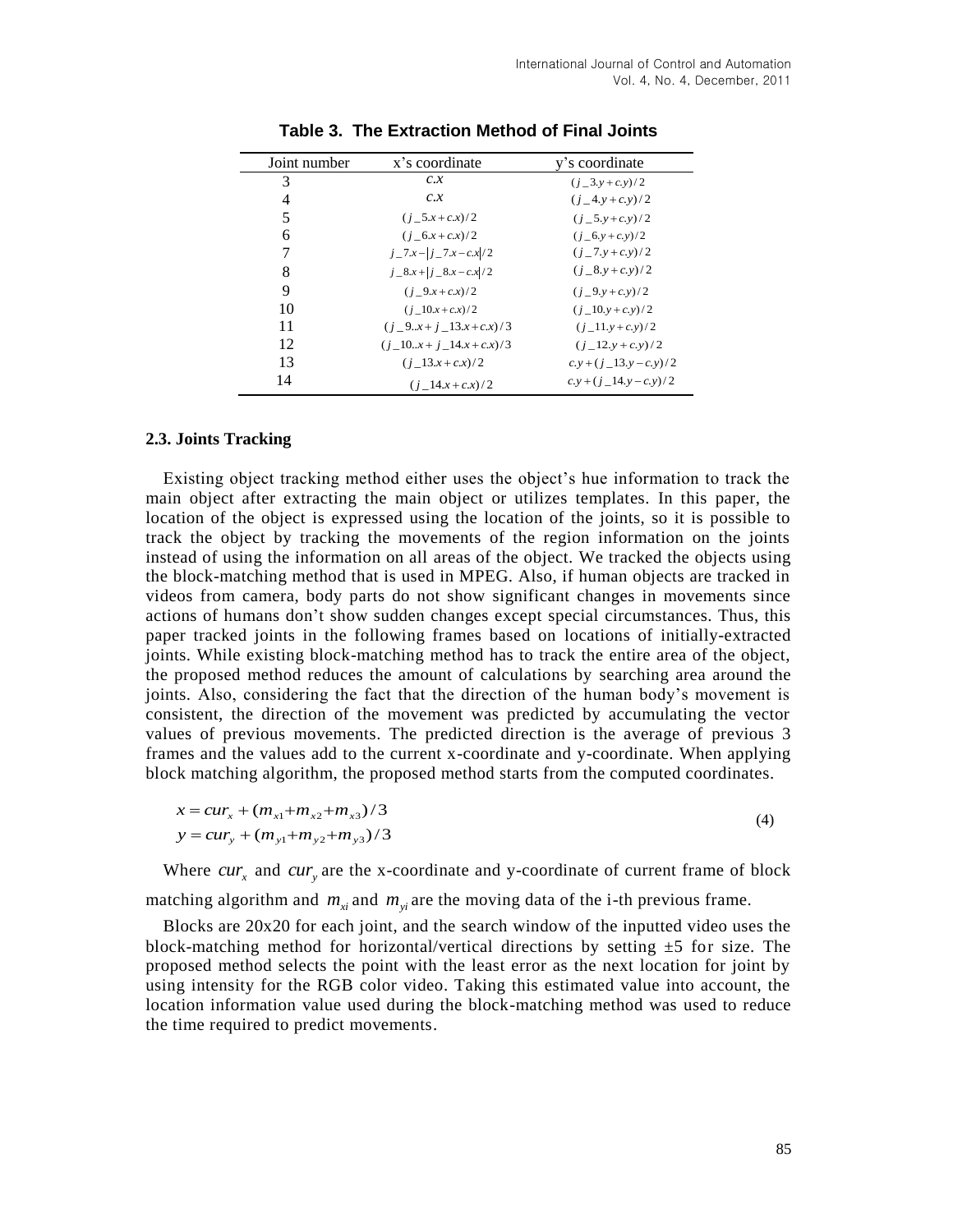# **3. Transmission of Joints and Simulation of Body**

The characteristic extracted from Chapter 2 is used as location information of each connection point of the object, and the values were sent to mobile devices. For these processes, we need to set up protocol for transmission of joints. The transmitted joints are used to simulate body movement in the mobile device.

### **3.1 Transmission Protocol**

To transmit the extracted joints, transmission information is required as following.

- 1) Starting and stopping code of transmission
- 2) Number of the joints
- 3) x-coordinate and y-coordinates
- 4) The type of the transmission data : movement data/real joint coordinate

Therefore, this paper proposes the following protocol for transmission of data.





The control information that notifies of the start and the end of transmission is expressed in 8 bits as in (a) and (b) in Figure 2. In order to simulate the human body in mobile devices in the same position as the original, the information on the actual location of the joints is required for first frame and the information of joints of key frames. After that, frames can be expressed only with the movement changes of the already-simulated location of joints. Therefore, the information for telling whether the frame contains the real location information or the movement information, the joint number, and the x and y coordinates are used and set as shown in (c) and (d) in figure 2. (c) is the protocol to transmit the x, y coordinates of the location information of the joint and consists of 32 bits in total. (d) is the protocol to transmit the change in movements from the previous frame and consists of 24 bits in total. S is the sign bit.

#### **3.2. Body Mapping and Simulation**

The transmitted joint information and movement information are used to simulate the movements of the body on mobile devices. First, the body is expressed according to the location information of the joint. In this paper, the human body is expressed as a combination of polygons, with circle as the face, rectangle as the body and limbs.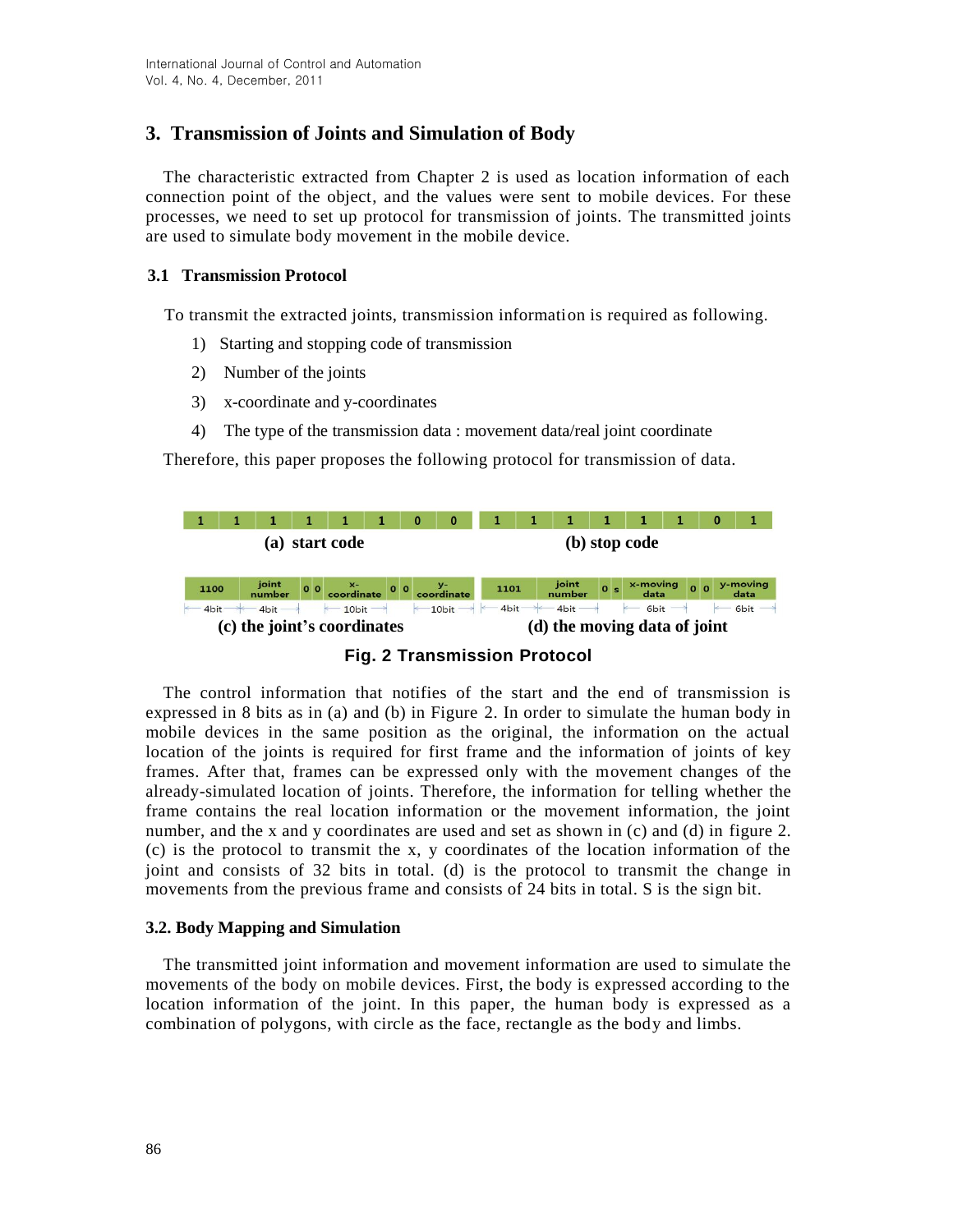# **4. Test and Result**

Test was done indoors to analyze the performance of the proposed method. The background video and the inputted video were analyzed real time by camera, and android emulator was used to test how the human body was restructured on mobile devices. In order to extract the body's silhouette, joints were extracted and tracked from a walking human body of a simple background. The system was implemented by using Intel cpu 2.0GHz, 1G RAM, VC++6.0 and Open CV. The resolution of the inputted video was 640X480 in 24-bit, which received ten frames per second.

Figure 3 shows the results of the proposed method. The joint image (b) shows the result extract accurately from input image. The image (c) is the tracking image from image (b) and shows the good result. The figure (d) is the moving data between (b) and (c).

The joints in the first frame were extracted, which were tracked 95 frames later in the video. Body movements that were simulated on the android emulator are shown in figure 4. (c) and (d) show how the human body was efficiently mapped by the proposed method, which extracted the joints and used them to track the object.









**(a) background (b) joint image of (c) 47th frame image (d) moving data Input** between (b) and (c)

**Fig. 3 Joint Image and Tracking Image by the Proposed Method**



**Fig. 4 Joint Image and Mapping Image by the Proposed Method**

In this paper, the object can be expressed using the location of the joints, so it is possible to track the object by tracking the movements of the joints instead of using the information on all areas of the object. We tracked the objects to search blocks around the joints while existing block-matching method has to track the entire area of the object. If the block-matching algorithm is applied to a frame whose size is  $M \times N$ , block size is  $l \times m$  and a search window is  $p \times q$ , the method needs  $M \times N \times p \times q$  addition and  $M \times N \times p \times q$  comparison. The proposed method can reduce  $M \times N/_{\text{max14}}$  for addition and comparison because search window and block size are small. Table 4 shows the number of operation when a frame's size is  $300 \times 240$ , block's size is  $30 \times 30$  and a search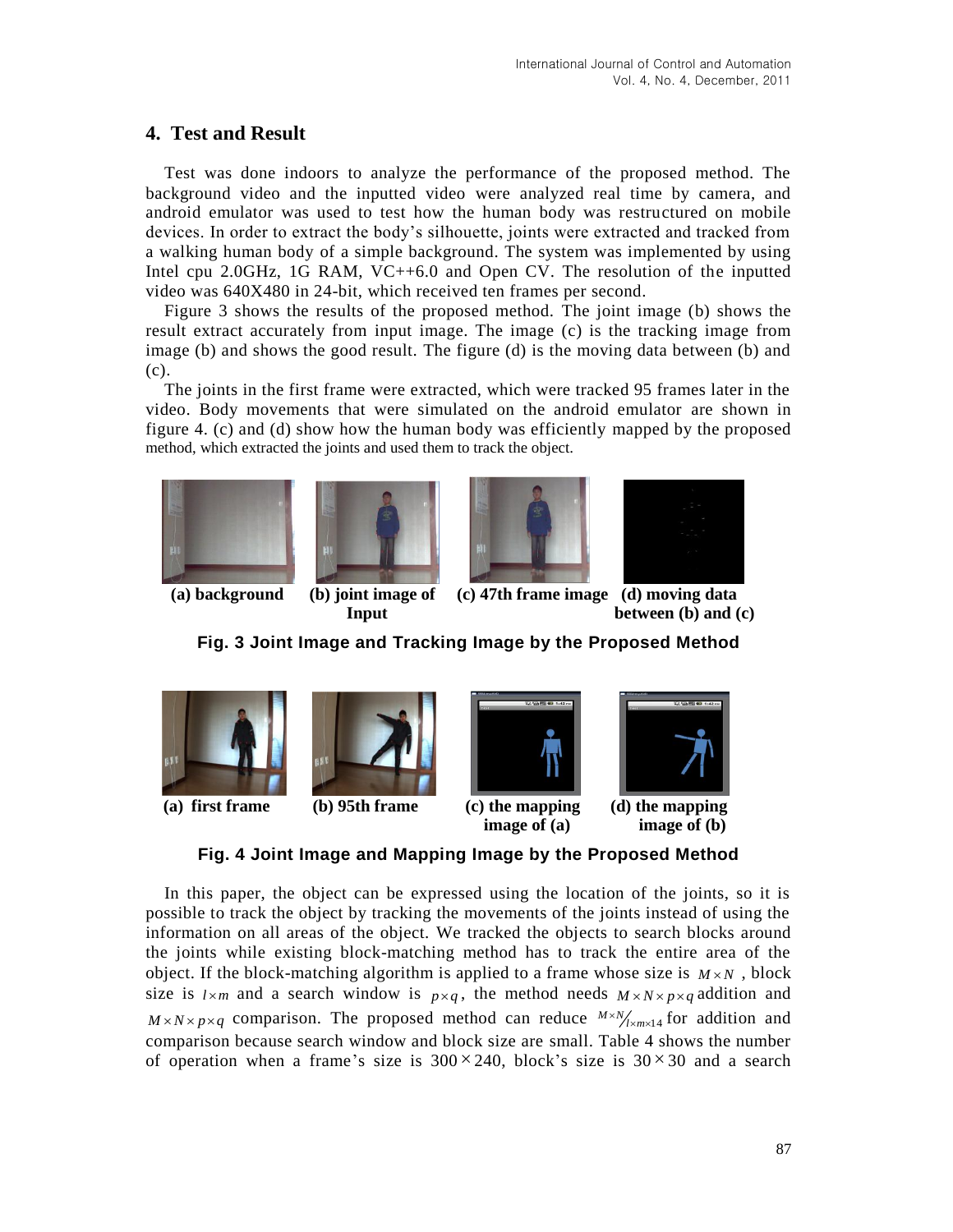window is  $10 \times 10$ . The proposed method reduces the number of operation in comparison with the original block matching algorithm.

### **Table 4. The Operation Complexity of the Blocking Method and the Proposed Method**

| The number of            | 1 frame                                 |  | 10 frames               |                    |
|--------------------------|-----------------------------------------|--|-------------------------|--------------------|
| speration<br>method      | comparison addition comparison          |  |                         | addition           |
| <b>Block</b><br>matching | $72\times10^5 + 3200$ $72\times10^5$    |  | $72\times10^{6} + 3200$ | $72\times10^{6}$   |
| Proposed<br>method       | $45 \times 10^4 + 560$ $45 \times 10^4$ |  | $45\times10^{5} + 560$  | $45 \times 10^{5}$ |

Also, because the proposed method considers the direction of movement of joints and predicts the moving direction, the number of operation is less than that of table 4.

## **5. Conclusion**

This paper proposes a system that automatically extracts silhouettes and joints of the human body in real time video from a camera and transmits extracted joints to mobile devices in order to simulate the human body and express the movements of the body.

The method uses the proportions of the parts of the body to extract the joints to model the human body. The modeling information of body is used to automatically extract joints from the video. Also, the silhouettes and the joints were extracted by using information from a single camera. The extracted joints from the first frame were used to track the body utilizes and the block-matching algorithm on joints was applied in order to track the movement of the joints and to predict the direction of the movements. This reduced the amount of calculation and increased efficiency, as it does not use the whole video but instead uses the local information and the accumulated movement vectors for predicting the direction. Extracted joints are sent to mobile devices. To do this, agreement on transmission of information of control and joint was set to enable simulation of the human body on mobile devices. The joint information of the proposed method is in text form, so it can greatly reduce the amount of video data that is transmitted in existing surveillance systems. Applying the new method, it was possible to simulate the human body that is inputted to the camera on android emulators, and the body movements were adequately expressed according to the transmission of movement information.

#### **References**

- [1] G. Mori and J. Malik, "Estimation Human Body configurations using Shape Context Matching", in Processings of ECCV, **(2002)**, pp. 666-680.
- [2] C.Wren, A. Azarbayejani, T. Darrell and A. Pentland, "Pfinder: Real-time tracking of the human body", IEEE trans. on PAMI, vol. 19, no. 7, **(1997)**, pp. 780-785.
- [3] S. Iwasawa, J, Ohya, K. Takahashi, T. Sakaguchi, S. Kawato, K. Ebihara and S. Morishima, "Real-time 3D extimation of human body postures from triocular images", in Processings of Workshop on modeling people, **(1999)**, pp.3-10.
- [4] T. E. de Campos, D. W. Murray, "Regression- based Hand Pose Estimation from Multiple Cameras", CVPR, vol. 1, **(2006)**, pp. 782-789.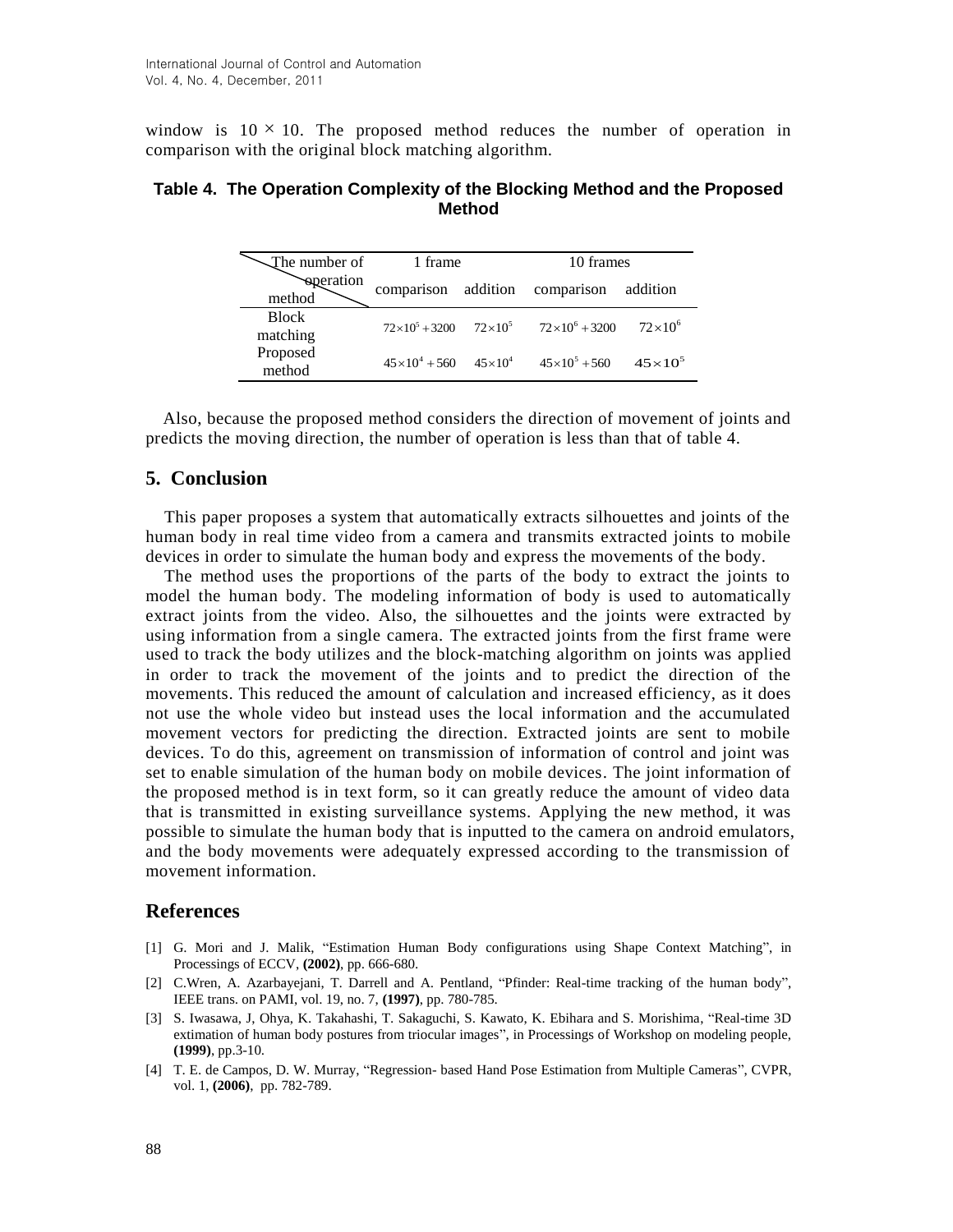- [5] Q. Delamarre and O. Faugeras, "3D articulated models and multi-view tracking with sillouettes", Proc. ICCV, **(1999)**, pp. 716-72.
- [6] E. Murphy-Chutorian and M. Trivedi, "Head Pose Estimation in Computer Vision: A survey", IEEE Trans. on Pattern Anaysis and Machine Intelligence, vol. 31, no. 4, **(2009)**, pp.607-626.
- [7] T. Horptasert, I. Haritaoglu, C. Wren, D. Harwood, L. Davis and A. Pentland, "Real time 3D motion capture", in Processings of Workshop on perceptual user interface , **(1998)**.
- [8] Pengfei Zhu and Paul M.Chrlian, "On Critical Point Detection of Digital Shapes", IEEE Transaction on Pattern Analysis and Machine Intelligence, vol.17, no.8, **(1995)**.
- [9] N. J. Kwak and T. S. Song, "Automatic Detecting of Joint of Human Body and Mapping of Human Body using Humanoid Modeling", KIMICS, vol. 15, no. 4, **(2011)**, pp. 851-859.
- [10] N. J. Kwak and T. S. Song, "Automatic Detecting and Tracking Algorithm of Joint of Human Body using Human Ratio", The Korea Contents Association, vol. 11, no. 4, **(2011)**, pp. 215-224.

## **Acknowledgement**

This research was supported by Basic Science Research Program through the National Research Foundation of Korea (NRF) funded by the Ministry of Education, Science and Technology (2011-0005121).

### **Authors**



**Nae-Joung Kwak** She received the B.S. in February 1993 and M.S. in February 1995, Ph.D in February 2005 from the Department of Computer and Communication Engineering, Chungbuk National University. She currently teaches at Mokwon University, Hanbat University, and Chungnam National University in Korea. Her research interests include multimedia communication, multimedia signal processing, video surveillance system, and MPEG. She is a member of the Korea Information Science Society, The Korea Contents Association, and the Institute of Electronic Engineers of Korea



**Teu**k**-Seob Song** He received his Ph.D Degree in Computer Science in 2006 and Ph.D Degree in Mathematics from Yonsei University in 2001, respectively. He is currently an Assistant Professor in the Department of Computer Engineering at Mokwon University in Korea. His research interests include 3D Virtual Environment, Web3D, Annotation Technology and Structured Document Transcoding. He is a member of the Korea Information Science Society, the Korea Information Processing Society, and the Korea Multimedia Society